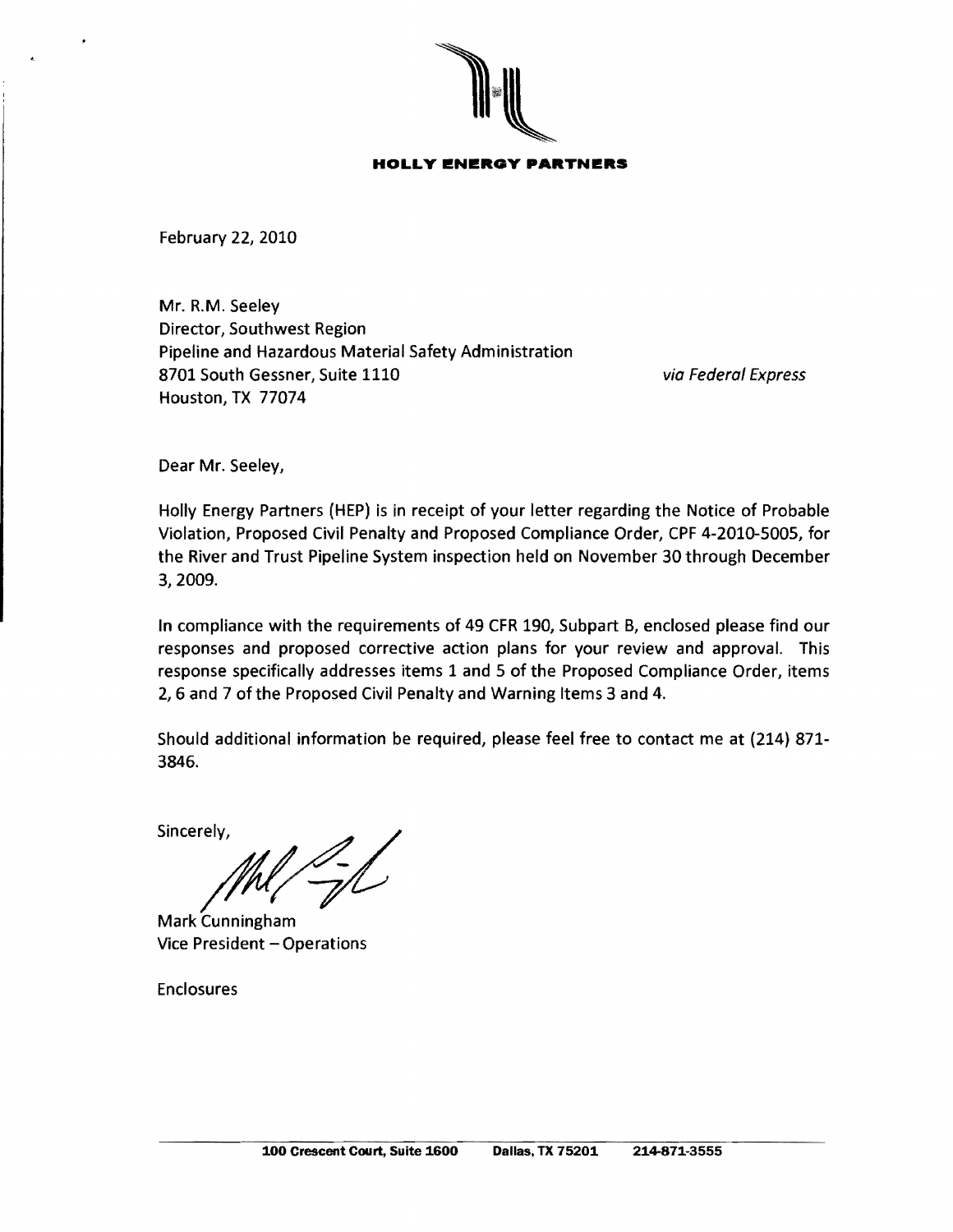CPF 4-2010-5005 Page 2 of 5 2/22/2010

### Proposed Compliance Order (PCO)

Pursuant to 49 CFR § 190.211(a), HEP respectfully requests a hearing in regard to the following items. At the present time, no counsel will be requested on behalf of HEP.

## Item 1 § *195.310 Records.*

(a) A record must be made of each pressure test required by this subpart, and the record of the latest test must be retained as long as the facility tested is in use.

During the inspection, HEP was not able to demonstrate through documentation a record of the hydrotests for the following pipeline system segments per Subpart E of 49 CFR 195:

Trust  $X-6$  – Big Spring to Hawley Trust 6/8 - Colorado City to Merkel Trust 6/8 - Throckmorton to Archer

Prior to the inspection, we took a voluntary 20% reduction in our operating pressures as we continued to try and locate the required documentation to substantiate the pressure test for each segment. However, since the inspection, we were still unable to locate the required records. HEP now intends to schedule and complete hydrotests to re-establish each maximum operating pressure. Upon successful completion of each hydrotest and establishment of MOP of each segment, HEP intends to resume normal operations at a MOP based on requirements defined in 49 CFR 195.406. The hydrotest records will be documented, secured and retained as long as the facility tested is in use.

Item 5 § 195.432 *Inspection of in-service breakout tanks.* 

- (b) Each operator shall inspect the physical integrity of in-service atmospheric and lowpressure steel aboveground breakout tanks according to section 4 of API Standard 653. However, if structural conditions prevent access to the tank bottom, the bottom integrity may be assessed according to a plan included in the operations and maintenance manual under §195.402(c)(3).
- (d) The intervals of inspection specified by documents referenced in paragraphs (b) and (c) of this section begin on May 3, 1999, or on the operator's last recorded date of the inspection, whichever is earlier.

During the inspection of the Wichita Falls Terminal, HEP personnel informed the inspectors that Tank 9 had been emptied and removed from service during the  $3^{rd}$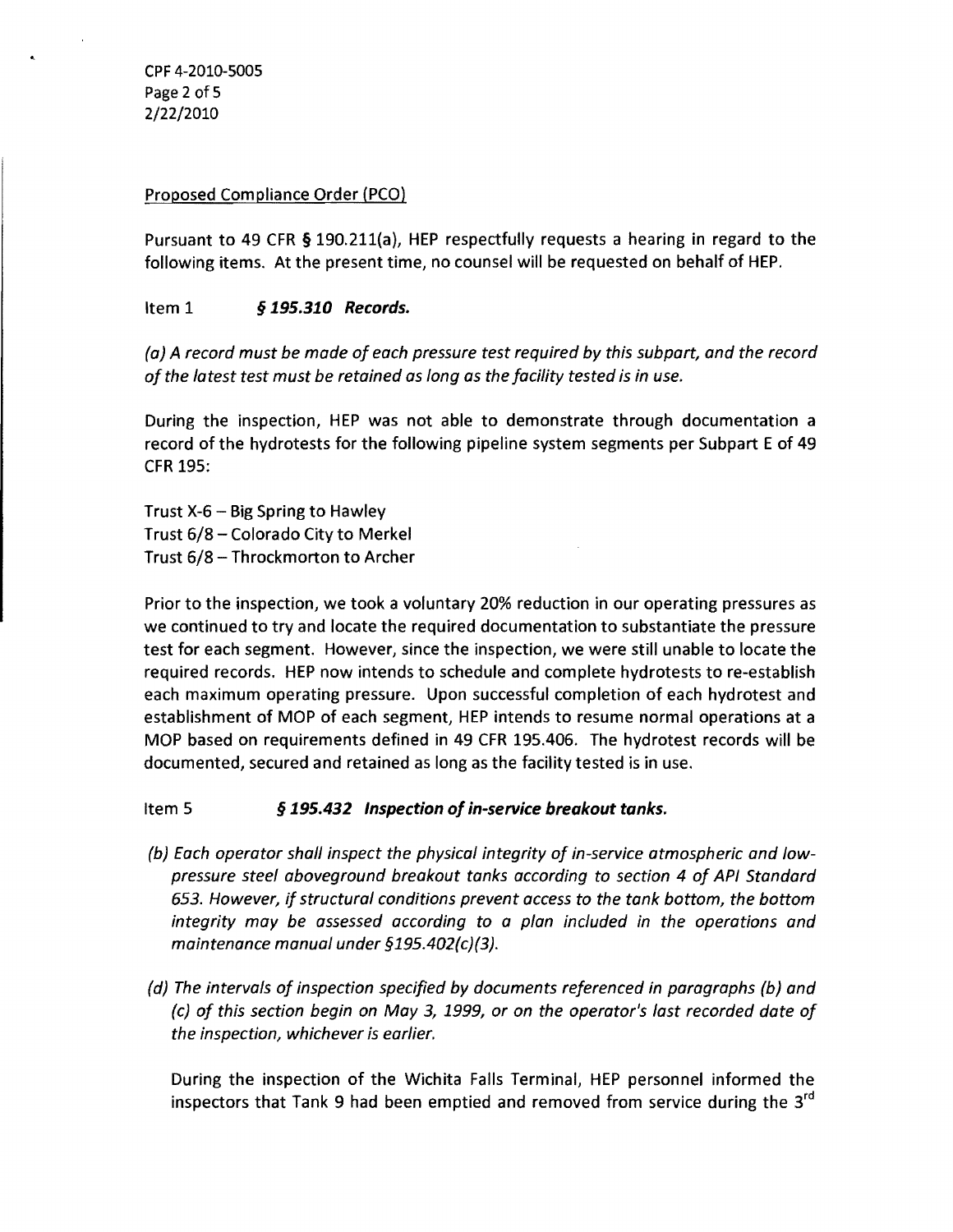CPF 4-2010-5005 Page 3 of 5 2/22/2010

 $\bullet$ 

quarter of 2009. Effective January 2010, HEP also removed Tank 8 from service to begin inspection, necessary repairs and determination of corrosion rates, which will be determined and made in accordance with Section 4.4.7 of API Standard 653.

In accordance with the Notice of Amendment, Procedure HEP-0&M-195.432 is being updated to reflect detailed requirements and conditions in which an internal inspection interval must be established per API Standard 653.

# Warning Items

3. § *195.402 Procedural manual for operations, maintenance, and emergencies.* 

*(13) Periodically reviewing the work done by operator personnel* to *determine the effectiveness of the procedures used in normal operation and maintenance and taking corrective action where deficiencies are found.* 

HEP has implemented a policy for supervisors to review and document work done by employees and contractor personnel to ensure procedures are effective and deficiencies are corrected when found. In conjunction with the Notice of Amendment, our procedures will be updated to include detail that will be added to address requirements of the review as well as how the review is documented and steps for addressing deficiencies. HEP will also add a requirement in the OQ Plan for evaluators, at least annually, to review work done by all employees to determine the effectiveness of procedures when performing Covered Tasks.

## 4. § *195.410 Line markers.*

- *(a) Except as provided in paragraph (b) of this section, each operator shall place and maintain line markers over each buried pipeline in accordance with the following:* 
	- *(1) Markers must be located at each public road crossing, at each railroad crossing, and in sufficient number along the remainder of each buried line* so *that its location is accurately known.*

Additional line markers have been installed beyond public road crossings to ensure the visible route of the pipeline is accurately known.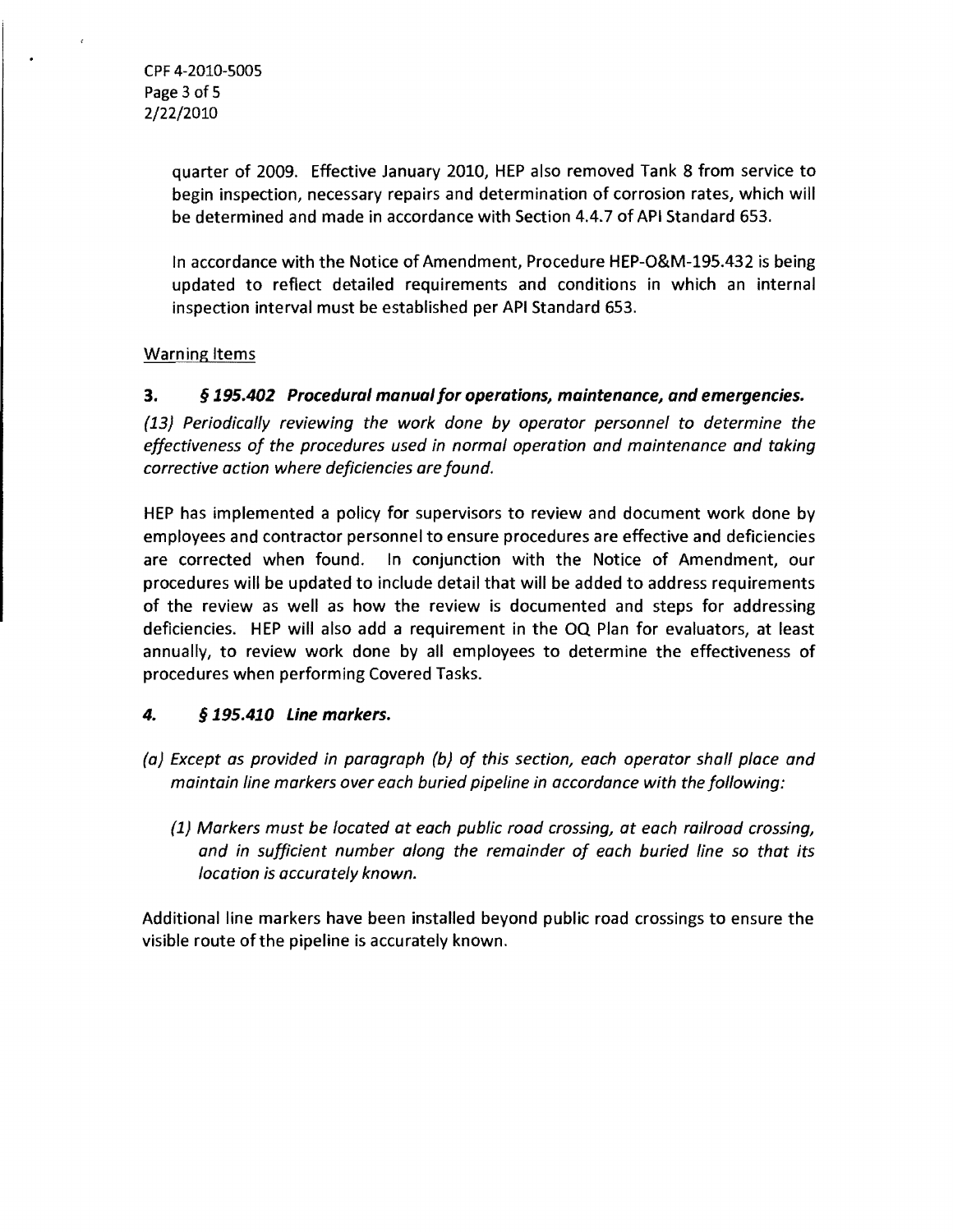CPF 4-2010-5005 Page 4of5 2/22/2010

#### Proposed Civil Penalty (PCP)

In regard to the following three items proposed civil penalties, HEP respectfully requests a reduction in the penalties assessed as a result of this inspection.

# Item 2 § *195.402 Procedural manual for operations, maintenance, and emergencies.*

(c) Maintenance and normal operations. The manual required by paragraph (a) of this section must include procedures for the following to provide safety during maintenance and normal operations:

(5) Analyzing pipeline accidents to determine their causes.

(6) Minimizing the potential for hazards identified under paragraph (c)(4) of this section and the possibility of recurrence of accidents analyzed under paragraph (c)(5) of this section.

During the inspection it was noted that HEP could not demonstrate through documentation or otherwise that investigations had been completed for the two reportable excavation accidents that occurred in 2005 and 2006. HEP would like to note that we recognized our deficiency in our process and began conducting incident investigations since that time frame regarding accidents that have occurred on our facilities, and we have also recognized that more in-depth procedural steps and a formalized process are required to ensure that documentation is maintained to demonstrate this. Therefore, HEP is implementing a more in-depth company-wide policy for incident investigations and intends to continue accomplishing the investigations through its Safety Committee and Reliability Manager. The Safety Committee is comprised of company employees from different areas of our operations who are trained in the accident/incident investigation process to ensure an investigation is conducted thoroughly using the specific criteria and/or guidelines outlined in the process. As a result of any investigation, affected policies and procedures will be reviewed, modified and updated and employee/contractor education and training will be conducted upon completion to minimize the possibility of recurrence of the incident.

In addition and accordance with the Notice of Amendment, Procedure HEP-O&M-195.442 (Damage Prevention Program) will be updated to reflect the criteria used in the investigation process to ensure a review for effectiveness of procedures related to accidents and/or incidents are completed.